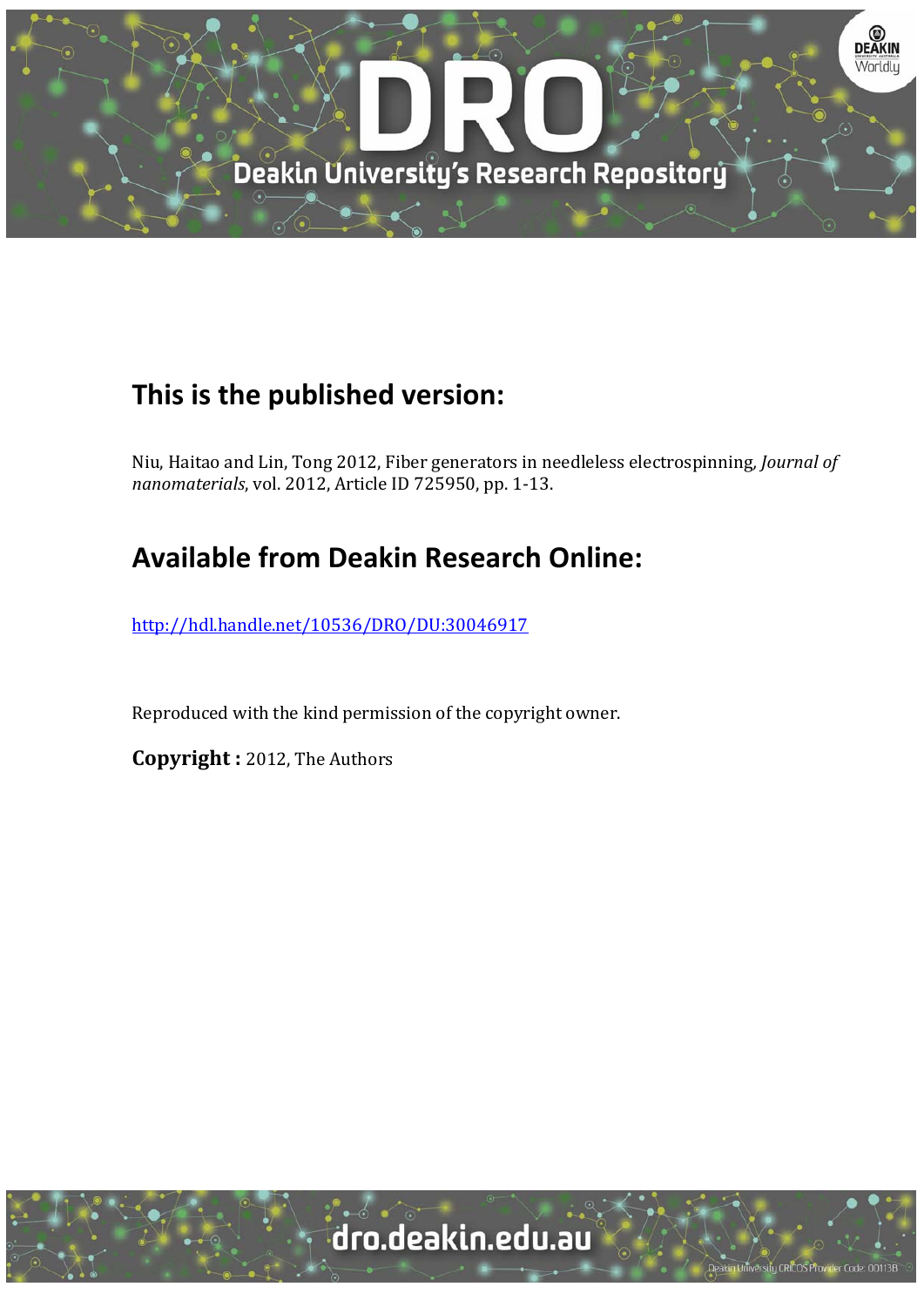## *Review Article* **Fiber Generators in Needleless Electrospinning**

## **Haitao Niu and Tong Lin**

*Australian Future Fibres Research and Innovation Centre, Institute for Frontier Materials, Deakin University, Geelong, VIC 3217, Australia*

Correspondence should be addressed to Tong Lin, tong.lin@deakin.edu.au

Received 18 December 2011; Accepted 4 March 2012

Academic Editor: Gajanan S. Bhat

Copyright © 2012 H. Niu and T. Lin. This is an open access article distributed under the Creative Commons Attribution License, which permits unrestricted use, distribution, and reproduction in any medium, provided the original work is properly cited.

The conventional electrospinning often uses a needle-like nozzle to produce nanofibers with a very low production rate. Despite the enormous application potential, needle electrospun nanofibers meet difficulties in broad applications in practice, due to the lack of an economic and efficient way to scale up the electrospinning process. Recently, needleless electrospinning has emerged as a new electrospinning mode and shown ability to produce nanofibers on large-scales. It has been established that the fiber generator, also referred to as "spinneret" in this paper, in needleless electrospinning plays a key role in scaling up the nanofiber production. This paper summarizes the recent advances in the development of needleless spinnerets and their influences on electrospinning process, nanofiber quality, and productivity.

## **1. Introduction**

The central image in Figure 1 shows a basic needle electrospinning setup, which comprises a high voltage power supply, a syringe container, a needle nozzle, and a counterelectrode collector. Polymer solutions are often used as spinning materials. During electrospinning, the solution droplet at the needle tip is electrified by the high electric field formed between the needle and the opposite electrode, and this deforms the droplet into a cone shape, that is, "Taylor cone" [1, 2]. When the electric force exceeds a critical value, the solution is ejected from the tip of "Taylor cone" forming a jet. This charged jet is subsequently stretched into a long filament because of the intensive interaction with the electric field and the repulsion of the same type of charges inside. Solvent evaporation leads to the solidification of the filaments into fibers, which are finally deposited on the collector forming a randomly oriented fiber web in most cases. Such a setup has been widely used in hundreds of laboratories around the world for various research and development purposes.

Electrospinning is mainly suitable for processing thermoplastic polymers, and electrospun fibers are typical in the range from several nanometers to a few microns in diameter, but the diameter is controllable. Most of the electrospun nanofibers have a round cross-section with a smooth surface.

However, nanofibers with different morphologies can also be produced depending on the polymer used, polymer solution properties, nozzle structure, and operating conditions. Figure 1 also summarizes nanofibers having various morphologies prepared by needle electrospinning. Beaded fibers or beads-on-string structures can be electrospun from almost all spinnable polymers [3], but they are normally treated as fiber defects. For some polymers or polymer solutions using special solvents, grooved fibers [6], fibers with a porous surface [5, 14], ribbon fibers [7], or helical fibers [11] could also be prepared from a electrospinning process directly. When a special nozzle, which contains two or more channels, is employed for feeding different polymer solutions, depending on the nozzle structure, nanofibers having a bicomponent cross-sectional configuration, such as side-byside [9], core/sheath [13], hollow [12], or crimped structure [9], can be produced. Islands-in-a-sea nanofibers can also be prepared in a similar way. However, even with a conventional needle nozzle, islands-in-a-sea [15], core-sheath [16], or hollow nanofibers [17] could also be electrospun from a specific solution.

Electrospun nanofibers have many unique characteristics, such as high surface-to-mass (or volume) ratio, ability to form a highly porous fibrous membrane with excellent pore interconnectivity, controllability in fiber diameter, surface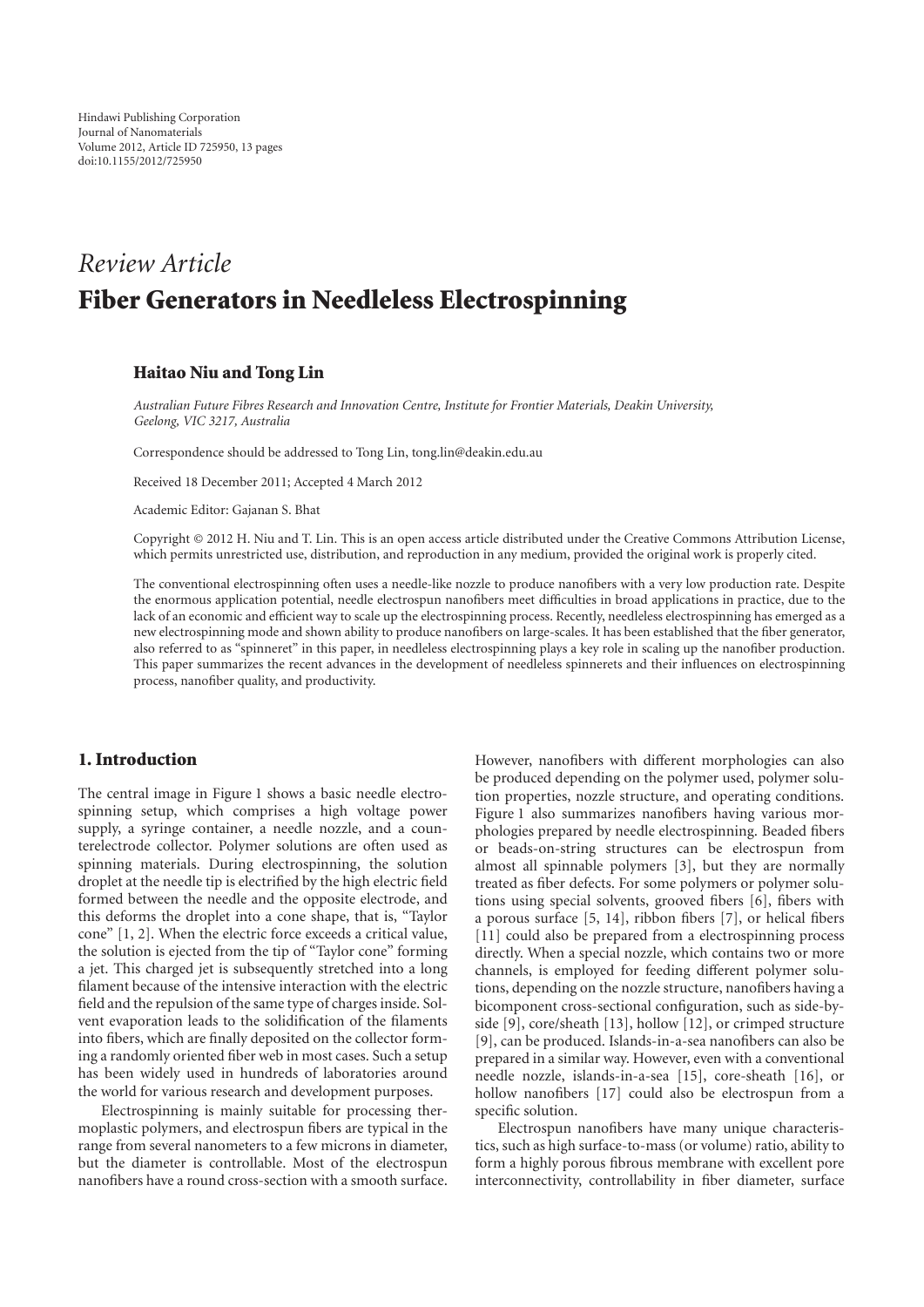

Figure 1: (Central) a typical apparatus for needle electrospinning and (outer) images of electrospun nanofibers with various morphologies, (a) beaded fiber  $[3]$ , (b) round fiber  $[4]$ , (c) fiber with a porous surface  $[5]$ , (d) grooved fiber  $[6]$ , (e) ribbon  $[7]$ , (f) multichannel fiber  $[8]$ , (g) side-by-side fiber [9, 10], (h) crimped fiber [9, 11], (i) hollow fiber [12], and (j) core-sheath fiber [13]. (a–f) are prepared by conventional needle electrospinning, and (g–j) are electrospun mainly by a special needle spinneret.

morphology and fibrous structure, and easiness of being functionalized by using functional polymers or adding functional chemicals into polymer solutions for electrospinning. These unique features have provided electrospun nanofibers with enormous opportunities to be used in various fields. Figure 2 presents the important applications of electrospun nanofibers, including tissue engineering scaffolds [18], filtration [19], catalyst and enzyme carriers [20, 21], release control [22], sensors [23], energy storage [24], affinity membranes [25], and recovery of metal ions [26–28].

In spite of the enormous application potential, electrospun nanofibers have not been widely used in practice. The main reason is that needle electrospinning has a very low nanofiber production rate, typically less than 0.3 g/hr. For needle electrospinning, each needle nozzle normally generates one jet each time. As a result, the fiber production rate is far lower than the requirement for commercial usage. A straightforward way to increase the electrospinning productivity is to increase needle number [29, 30], the setup of which is also called "multineedle electrospinning." However,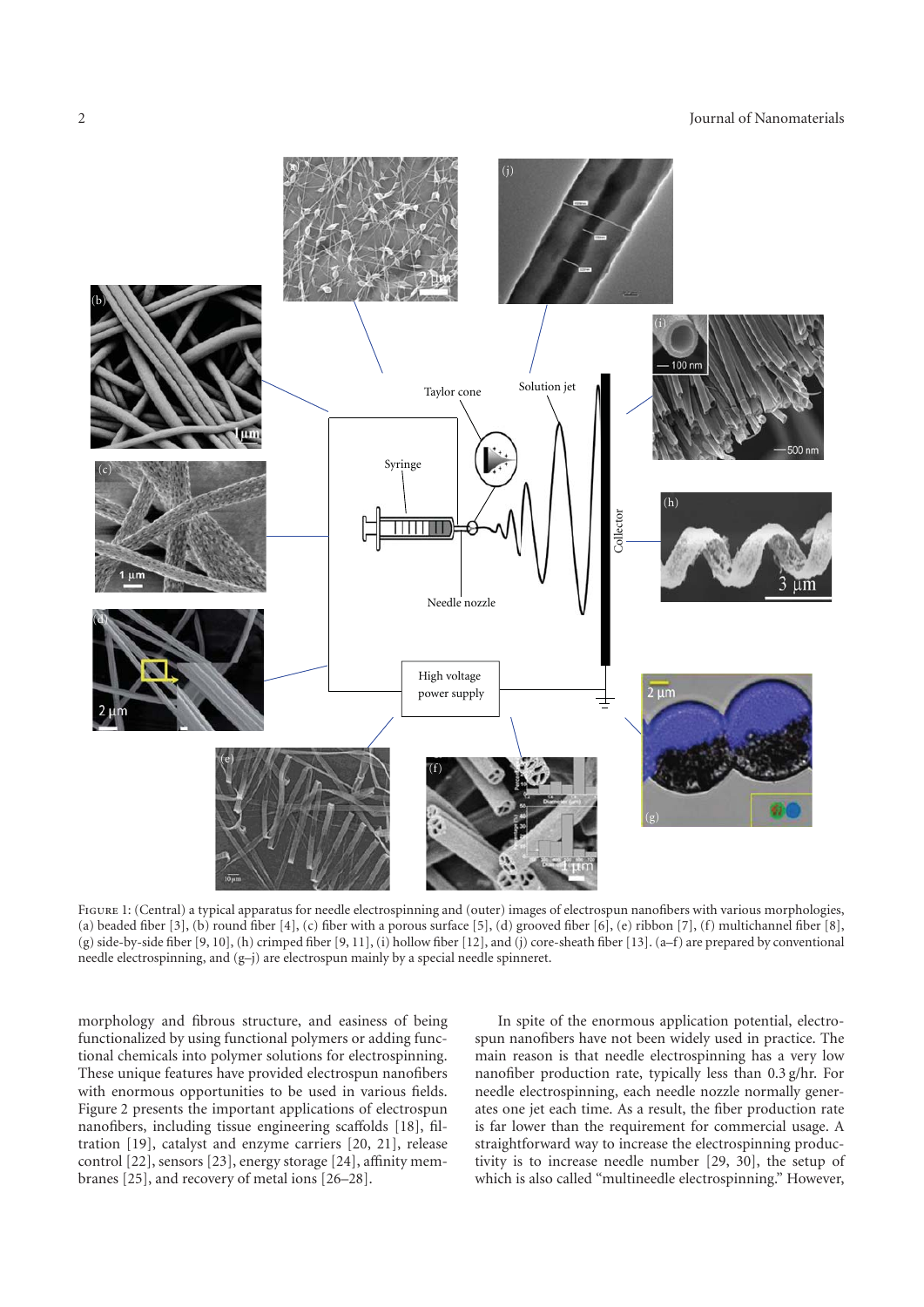

Figure 2: Application map of electrospun nanofibers.

the issues related to multi-needle electrospinning are that a large working space has to be used so that the strong interferences between adjacent solution jets can be avoided and a regular cleaning system has to be set for each needle nozzle so that no solution blockage happens during the fiber production. Porous tubes, sometimes with drilled large holes, were reported as alternative fiber generators to improve the electrospinning productivity. The pores/holes conveyed polymer solutions to the tube surface, where the solution drops under the action of a high electric field were drawn into jets and then fine filaments. Compared with the multi-needle electrospinning, the tube electrospinning occupies a smaller space and it is easy to operate. However, it is still difficult to manage the jet interferences efficiently.

Recently, needleless electrospinning appeared as an alternative electrospinning technology with the aim of producing nanofibers on a large scale from a compact space. Needleless electrospinning is featured as electrospinning of nanofibers directly from an open liquid surface. Numerous jets are formed simultaneously from the needleless fiber generator without the influence of capillary effect that is normally associated with needle-like nozzles. Because the jet initiation in needleless electrospinning is a self-organized process which happens on a free liquid surface, the spinning process is hard to control. Spinnerets in needleless electrospinning play

essential roles in determining the electrospinning process, fiber quality, and productivity, which is the main focus of this paper.

### **2. Brief History of Needleless Electrospinning**

Although the electrospinning technique was invented as early as 1934 by Anton [31], it took 45 years when a needleless electrospinning system using a ring spinneret was patented for the electrostatic production of fiber fleece [32]. However, it took another 25 years when needleless electrospinning technique began to exhibit its potential in the mass production of nanofibers.

In 2004, a magnetic-field-assisted needleless electrospinning was reported [33], which used a magnetic field to induce the formation of spikes on the solution surface and then initiated an electrospinning process. In 2005, a rotating roller was invented as a fiber generator for the mass electrospinning of nanofibers [34], and this technique was rapidly commercialized by Elmarco Co. with the brand name "Nanospider." In 2007, air bubbles were employed to initiate electrospinning [35]. A conical wire coil was used as a fiber generator to prepare nanofibers in 2009. In this setup, the polymer solution was conveyed to the spinning sites under the action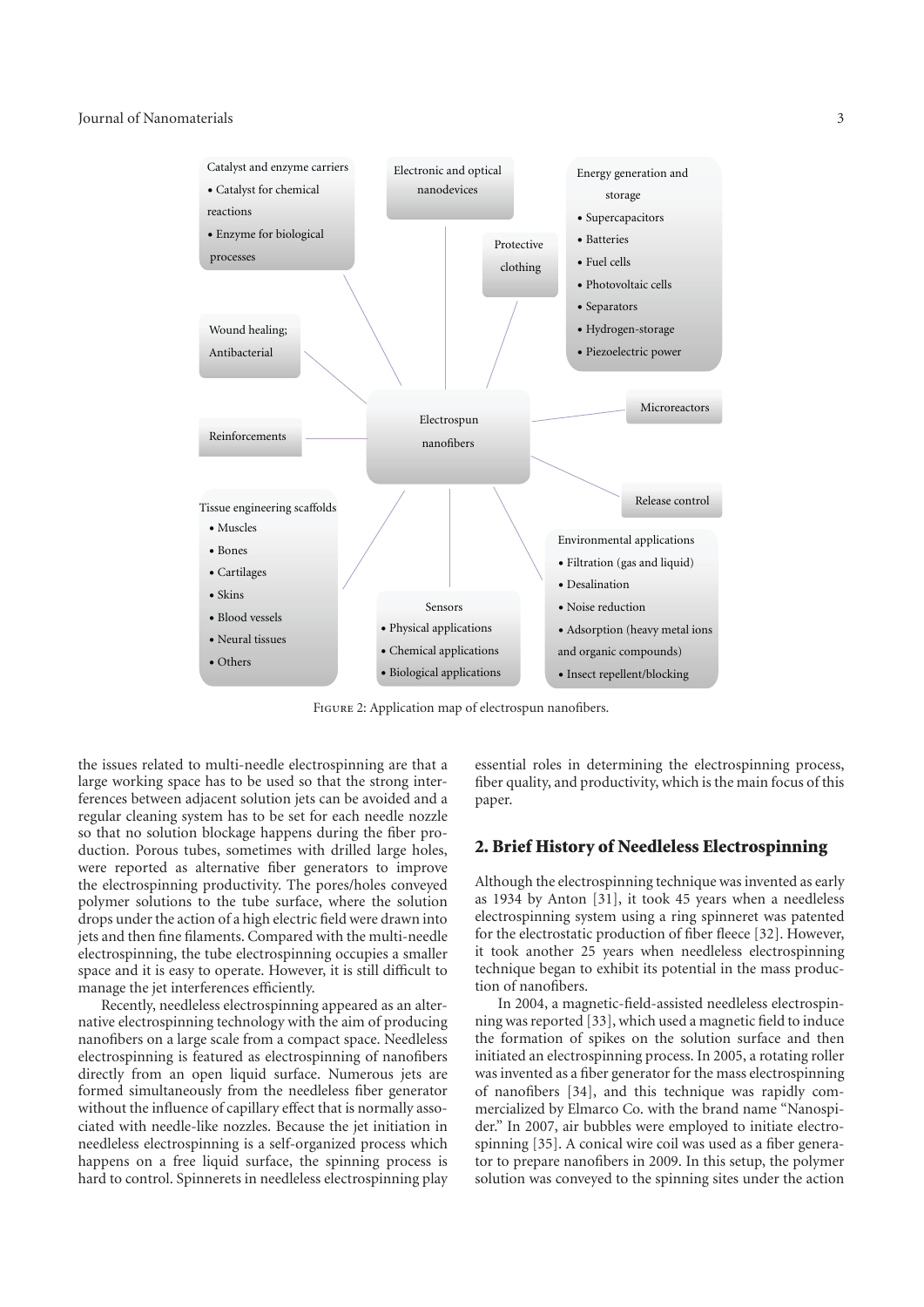

FIGURE 3: Schematic summary of needleless rotating spinnerets (electrospinning direction along the red arrow).

of gravity and guided by the coil structure. This system can produce high-quality nanofibers with a significantly increased production rate compared with needle electrospinning [36]. Later on, a few fiber generators, for example, metal plate [37], splashing spinneret [38], rotary cone [39], cylinder [40], and bowel edge [41], were reported.

The influences of spinneret geometry on electrospinning process and fiber quality were examined by Niu et al. [42] who also proved the crucial role of spinneret shape on needleless electrospinning. They found that a disc spinneret formed higher intensity electric field thus exhibiting a better electrospinning performance when compared to a cylinder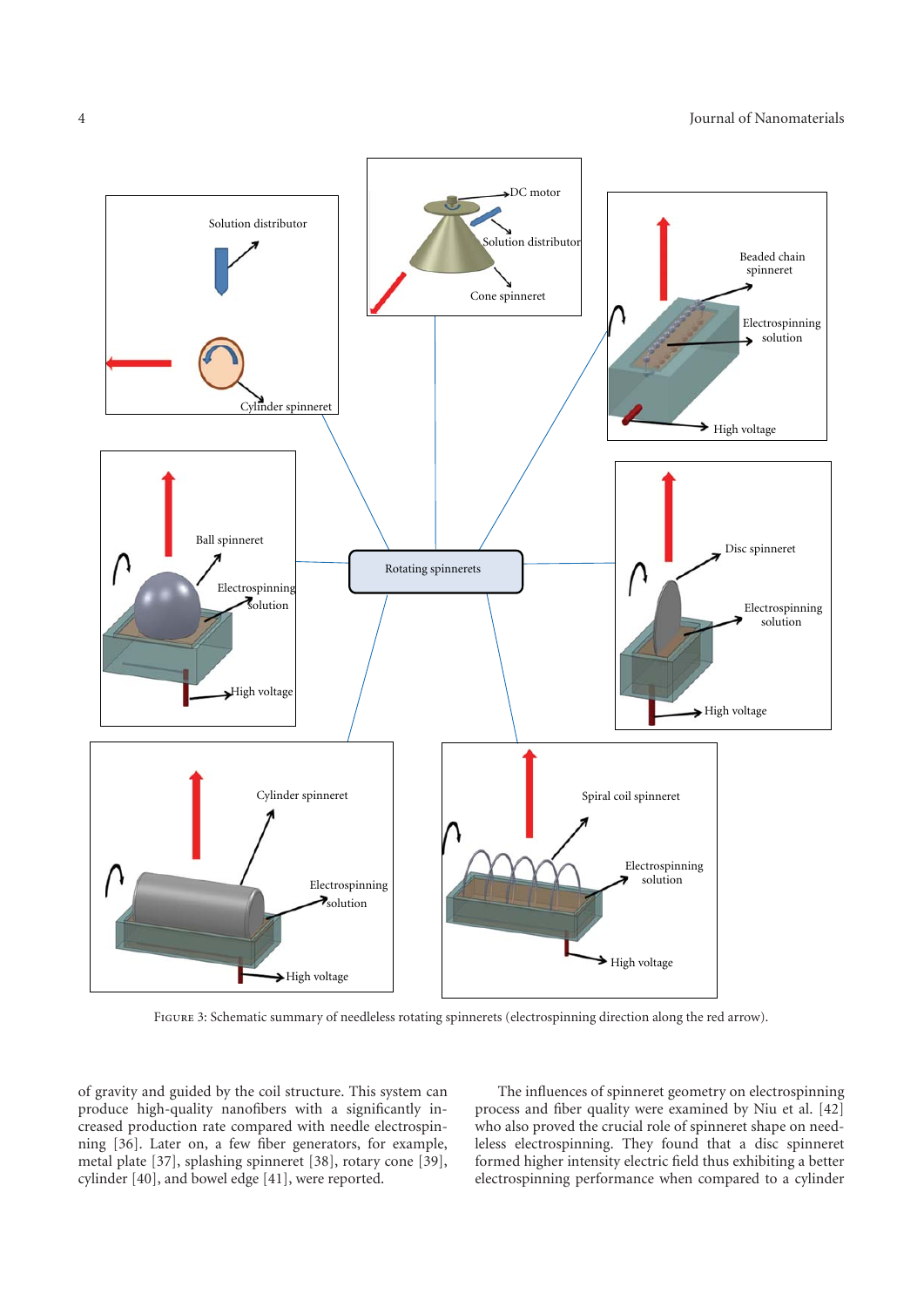spinneret. Inspired by these results, the same group also invented a spiral coil setup and proved that spiral coil had higher fiber production rate and better control toward the fiber morphology compared to disc and cylinder electrospinning [43]. More recently, a moving bead chain has been used as a spinneret to electrospin nanofibers needlelessly [44].

According to the working states, spinnerets for needleless electrospinning can be classified into two categories: rotating or stationary spinnerets. Rotating spinnerets can introduce mechanical vibration to the polymer solution, which assists in initiating jets. Rotating spinnerets mostly work continuously. For electrospinning using a stationary spinneret, an auxiliary force (e.g., magnetic field, gravity, and gas bubble) is often applied to initiate electrospinning process.

## **3. Needleless Electrospinning Using Rotating Spinnerets**

Figure 3 lists the rotating spinnerets that have been reported for needleless electrospinning. These spinnerets are all connected with a high voltage power supply and a spinning solution. For cylinder, ball, disc, coil, and beaded chain electrospinning, spinnerets are immersed in the spinning solutions. Nanofibers are electrospun upward, which effectively prevents the polymer fluid from dropping onto the fiber mats collected, warranting the production of high-quality nanofibers. The rotation of spinnerets conveys polymer solutions to the electrospinning sites, ensuring the production continuously. For roller and cone electrospinning, the spinning solutions are fed from separated solution containers.

Although rings were first invented as a needleless electrospinning spinneret [32], needleless electrospinning began to attract attentions since Jirsak et al.'s invention on using a metal roller as spinneret [34]. The main advantage of this technology is that the jets are initiated naturally in the optimal positions. The jet formation in needleless electrospinning has been proposed to follow four steps: (1) a thin layer of polymer solution is formed on the spinneret surface as a result of its partially immersion in the solution and rotation; (2) the rotation also causes perturbations on the solution layer thus inducing the formation of conical spikes on the solution surface; (3) when a high voltage is applied, the spikes concentrate electric forces thus intensifying the perturbations to form "Taylor cones"; (4) jets are stretched out from the "Taylor cones" and finally result in fibers (Figure 4). Nanospider has shown the capability of producing nanofibers from both polymer solutions and polymer melts.

Rotating cylinder, ball, and disc spinnerets have been compared by Niu et al. [45] using polyvinyl alcohol (PVA) as the model polymer (Figure 5). In their setup, the high voltage was connected with the system by inserting a metal wire inside the solution vessel. When the electric force was high enough, numerous jets were generated from the spinneret surface and fibers electrospun were finally deposited onto the grounded drum collector (Figure 5). In comparison with the needle electrospinning, these spinnerets had much higher productivities (cylinder 8.6 g/hr, disc 6.2 g/hr, and ball 3.1 g/ hr). Under the same working conditions, the disc produced finer nanofibers (257  $\pm$  77 nm) with a narrower diameter



Figure 4: Spinneret of nanospider [34].

distribution compared to the ball  $(344 \pm 105 \text{ nm})$  and the cylinder (357  $\pm$  127 nm) spinnerets. In this work, electric field was analyzed by a finite element method, and high electric field was found to be narrowly distributed on the disc top, which led to a high stretching rate to the solution jets. The cylinder spinneret had a large surface area, but the electric field distributed unevenly on the fiber-generating surface. The ball formed an electric field with low intensity thus generating fewer jets when compared to the disc and the cylinder spinnerets. These experimental results and theoretical analysis provided a new insight into the design of fiber generators for needleless electrospinning.

Lin et al. [43] recently patented a new needleless electrospinning setup using a spiral coil as a spinneret. Figure 6 shows the coil spinneret and the electrospinning process. Numerous polymer jets are generated from the wire surface. The nanofibers produced from the coil spinneret were much thinner with a narrower fiber diameter distribution when compared with those from needle electrospinning. However, for disc, ball, and cylinder spinnerets, they normally produced coarser nanofibers than the needle electrospinning. The spiral coil had a higher fiber production rate than the cylinder spinneret of the same dimension. For a coil with a diameter of 8 cm and a length of 16 cm (6 turns), the productivity of PVA nanofibers changed from 2.94 g/hr to 9.42 g/hr when the applied voltage increased from 45 kV to 60 kV.

Rotating needleless electrospinning has been used to process different polymers, such as poly(vinyl alcohol) [36, 42], polyacrylonitrile [46], polyurethane [47], carbon nanotube/poly(vinyl alcohol) [48], and polyamic acid [49]. It was reported that the solution concentration played a vital role in the electrospinning process [50]. When the polymer concentration was low, the chain entanglement was insufficient, which resulted in beads or beaded fibers instead of uniform fibers. However, if the polymer concentration was too high, the high viscosity restricted stretching of polymer fluid into fine filaments. In the range that a polymer solution could be successfully electrospun into uniform nanofibers, the variation of polymer concentration had a small effect on the fiber diameter [42].

Molecular weight is another important factor that affects the electrospinning process. It was found that when the molecular weight of PVA was lower than 67,000, no fibers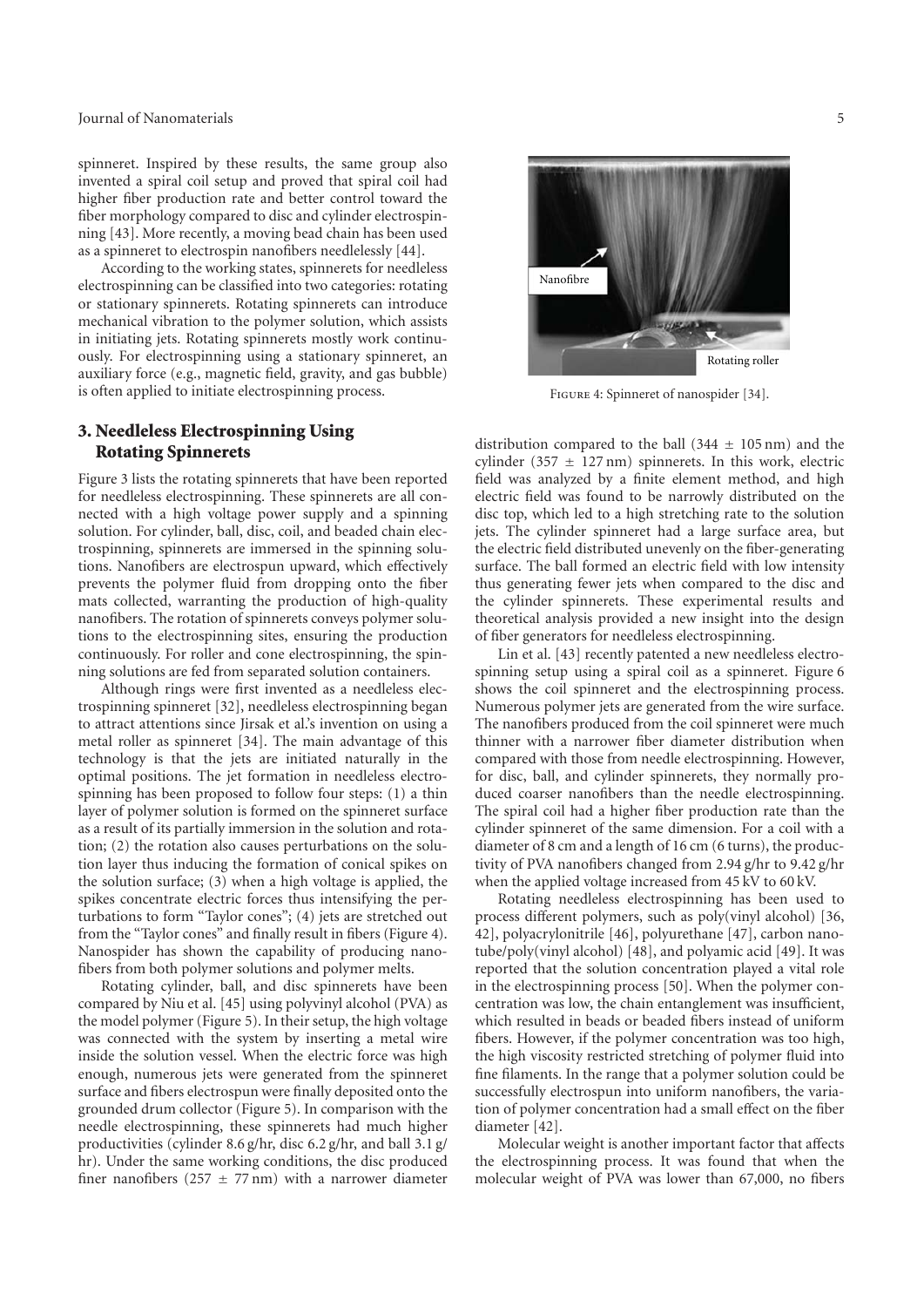

FIGURE 5: Photographs of cylinder, disc and ball electrospinning processes (Cylinder diameter 80 mm, rim radius 5 mm; ball diameter 80 mm; disc diameter 80 mm, thickness 2 mm) [45].



Figure 6: (a) Photograph of the spiral coil spinneret and electrospinning process, (b) photograph of polyacrylonitrile (PAN) nanofiber mat produced by coil electrospinning, and (c) SEM image of coil electrospun PAN nanofibers (scale bar: 10 *μ*m).

could be electrospun. Fibers were electrospun from the PVA with a molecular weight in the range of 80,000–150,000 [51]. In addition, needleless electrospinning can also be affected by other factors, including solution conductivity and surface tension, applied voltage, collecting distance, and ambient environment (e.g., temperature, gas environment, and humidity).

The flow rate in needleless electrospinning cannot be controlled precisely but could be adjusted just in a very limited range through changing the rotating speed of the spinneret. The rotating speed of a spinneret can be varied in large range from few rpm up to 200 rpm [42, 46], depending on the spinning solution, spinneret dimension, and operating parameters. When the rotating speed was low, a thin solution layer was formed on the spinneret surface. Electrospinning exhausted the solution layer until it reached a state of which the solution was too thin to be electrospun [40]. Increasing the rotating speed leads to a thicker solution layer, and solution processing can be thus increased. When the rotating speed is too high, the solution could be thrown out from the fiber generator surface. On the other hand, increasing the spinneret rotating speed also decreases the life span of "Taylor cones," resulting in a reduced productivity. In addition, the increase in the rotating speed of cylinder spinneret was reported to decrease the fiber diameter [46].

More recently, a horizontal bead chain was used to produce nanofibers in an upward fashion [44]. In this setup, the rotating bead chain comprised two parallel parts. The lower part was dipped in a polymer solution, while the higher part functioned to produce fibers. When a high voltage was applied, the beads on the top part of the chain generated fine fibers. The small beads can generate high strength electric field thus improving the electrospinning performance.

In addition, rotating spinnerets were also used for electrospinning nanofibers in other fashions. In this case, the solution was conveyed to the electrospinning sites through the action of both the spinneret rotation and the gravity. Tang et al. [38] reported an electrospinning setup using a rotating roller as a fiber generator. During electrospinning, the spinning solution was dropped to the roller from a solution distributor. When the solution droplets attached to the electrically charged metal roller, jets were ejected and nanofibers were thus produced (Figure 7). The solution concentration, applied voltage, distance between the roller spinneret and the collector, and rotational speed of roller spinneret are the key factors to the electrospinning process and the fiber diameter. This setup had a 24–45 times higher fiber productivity than a conventional needle electrospinning system.

Lu et al. [39] reported a needleless electrospinning system using a rotary cone as a spinneret. The rotating cone spinneret and electric field were reported to be the crucial parameters affecting the nanofiber production. Polyvinylpyrrolidone (PVP) solution was supplied to the cone by a glass pipe to ensure electrospin continuously (Figure 8(a)). The PVP solution flowed down to the fiber generating sites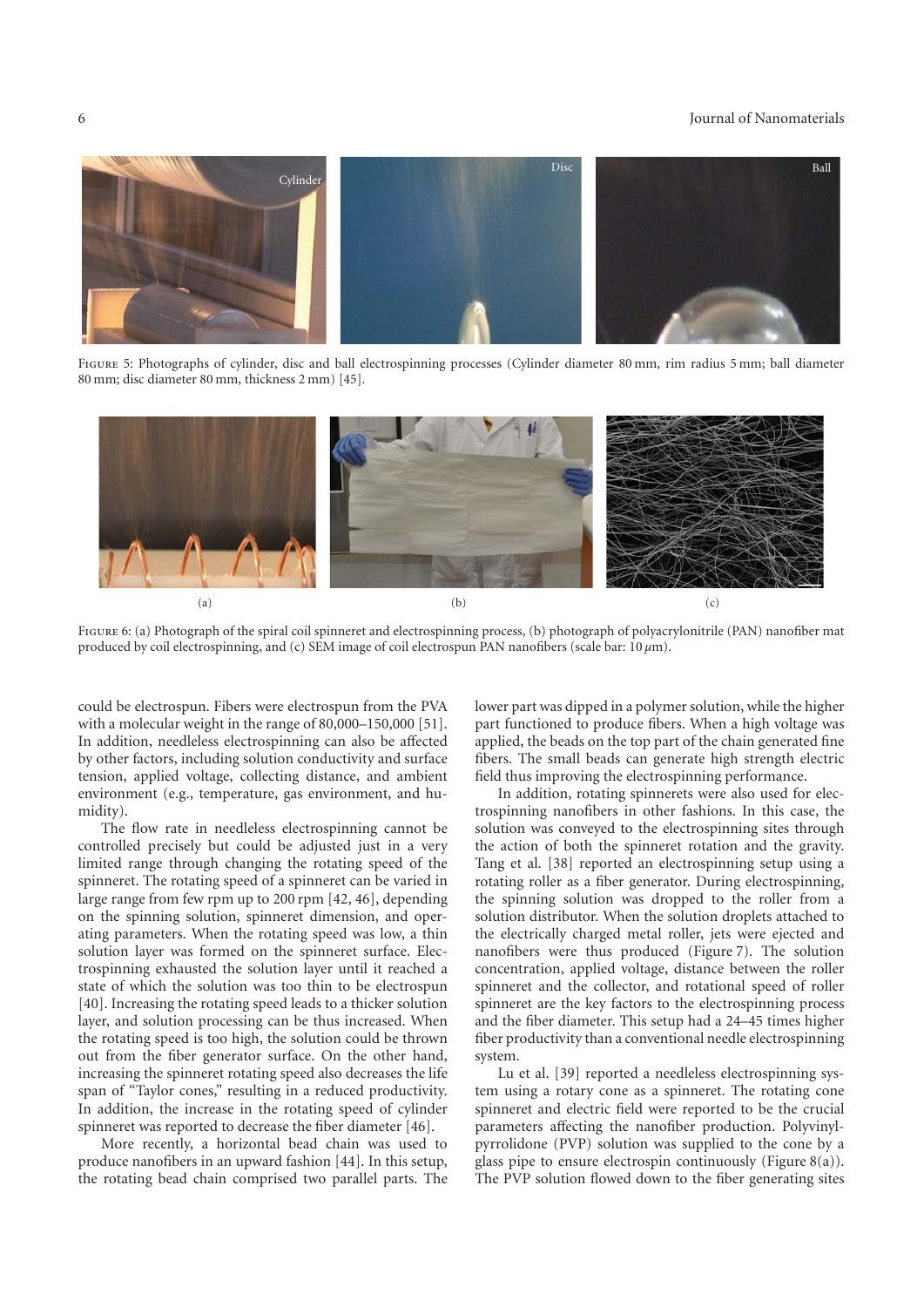

Figure 7: Schematic illustration of the downward needleless electrospinning setup using a rotating roller spinneret [38].

(cone edge) along the cone surface under the gravity. When a high voltage was applied and cone rotating speed was over 50 rpm, solution jets were generated from the cone edge and stable electrospinning was performed. Compared to the conventional needle system, this system produced fibers of a similar quality with 1000 times larger production rate (Figures  $8(b)$  and  $8(c)$ ). When a higher applied voltage was employed, more uniform nanofibers with smaller diameter were obtained.

When the polymer solution is conveyed under the action of gravity, the downward electrospinning becomes more dependent on the solution properties (e.g., viscoelasticity and surface tension) than that in the upward rotating electrospinning.

## **4. Needleless Electrospinning Using Stationary Spinnerets**

Needleless electrospinning is heavily relied on the initiation of jets from an open liquid surface. How to concentrate electric forces on the solution surface where jets are expected to generate is the key to a successful electrospinning process. When stationary spinnerets are employed, conical spikes are often created with the aid of an external force, such as magnetic force, high pressure gas flow, and gravity. Figure 9 lists the stationary spinnerets reported.

In 2004, Yarin and Zussman [33] reported a needleless electrospinning system that used a magnetic field to initiate

the jet formation. The setup comprised a bottom layer of ferromagnetic fluid and an upper layer of polymer solution (Figure  $10(a)$ ). When an external magnetic field was applied to the fluid system and an electric field was added simultaneously to the polymer solution layer, the ferromagnetic fluid triggered the formation of steady vertical spikes, which perturbed at the interlayer interface. Under the action of a strong electric field, these spikes were drawn into fine solution jets (Figure 10(b)). Compared with the multineedle electrospinning, the production rate of poly(ethylene oxide) (PEO) nanofibers was 12 times higher. Nevertheless, the electrospinning setup is complicated to build and nanofibers electrospun are relatively coarse with a large diameter distribution.

Blowing gas into a polymer solution was also used to initiate jet formation from a flat open solution surface. Such an electrospinning mode is also called "bubble electrospinning." During bubble electrospinning, when gas was introduced into a solution reservoir and at the same time a high voltage was applied, bubbles were then generated on the solution surface. The gas bubbles made electric forces concentrate on the bubble surface, where initiated the formation of multiple jets [35]. The gas pressure, solution properties, and applied voltage should have a considerable influence on the fiber production rate. However, no details on the fiber properties and productivity were provided.

Unlike the above-mentioned needleless electrospinning systems that fibers are electrospun upward, some setups produced nanofibers downward and in these cases the gravity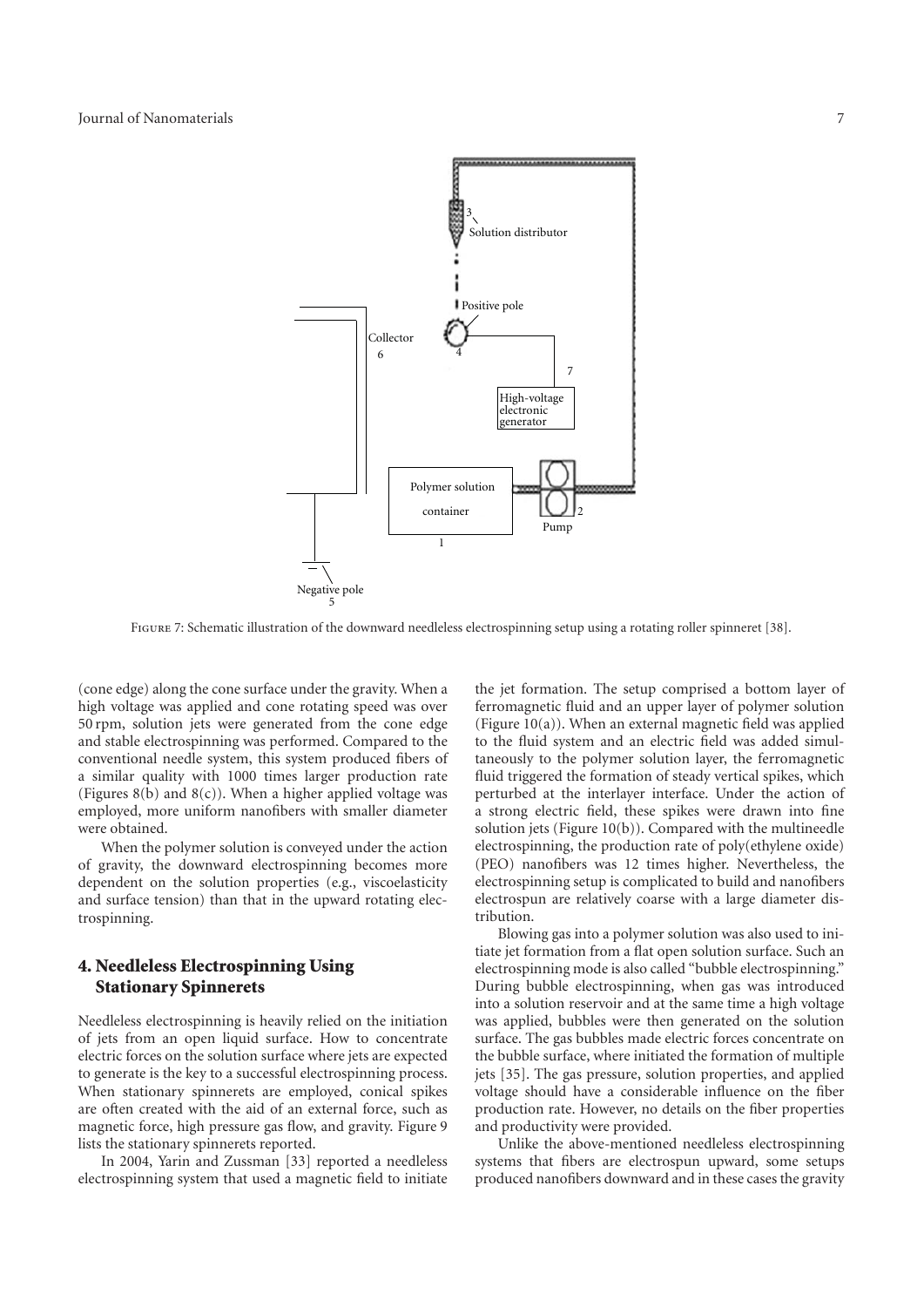

Figure 8: (a) Schematic illustration of the rotary cone electrospinning setup (inset: SEM image of collected PVP nanofibers, rotational speed of cone = 100 rpm, applied voltage = 30 kV, collecting distance = 20 cm, and solution throughput = 10 g/min), (b) diameter distribution of needle electrospun fibers, and (c) diameter distribution of rotary cone electrospun fibers [39].

is utilized to assist in conveying the solution to the spinning sites. Wang et al. [36] reported a conical coil spinneret that functioned as both the solution container and fiber generator (Figures 11(a) and 11(b)). When a high voltage was applied to the wire coil, solution was stretched out from both the wire surface and the gap between wires to form solution jets (Figure 11(c)). This setup was able to work at up to  $70 \text{ kV}$ without causing corona discharges. It can improve the electrospinning productivity by 13 times and produce finer nanofibers compared with the conventional needle electrospinning (Figure 11(d)). The only drawback of this electrospinning technique is the discontinuous fiber production.

In another setup reported by Thoppey et al. [37], a plate with a certain horizontal angle was used for retaining the spinning solution, and nanofibers were generated from the plate edge (Figure  $12(a)$ ). In this work, the jet initiation was observed. An electrically insulated reservoir connected with one or more plastic pipettes was used to provide polymer solution to the plate, wherein each pipette formed a solution stream as a jet initiation site. Because of the high viscoelasticity, the polymer solution maintained its fluid shape (Figure 12(b)). When it reached the plate edge, it formed a neck (Figure 12(c)) and became elongated (Figure 12(d)). Under the influence of strong applied electric field at the plate edge, jet initiation happened (Figure  $12(e)$ ). The production rate of this electrospinning was over 5 times higher than that of the conventional needle electrospinning, even using a single spinning site (one pipette). Nanofibers produced by this method had the same quality as those produced by the conventional needle electrospinning at the same working conditions.

The utilization of gravity simplifies the needleless electrospinning setups and this makes the devices easy to implement. Because viscosity and surface tension are both important properties affecting the solution flow under the gravity, they should have considerable influences on electrospinning process and fiber morphology.

Wu et al. [40] reported an upward needleless electrospinning system using a stationary cylinder spinneret. It works in a similar way to rotating spinnerets, except that the process is performed discontinuously. PEO nanofibers produced by this setup were reported to be more than 260 times larger in the production rate than that of the conventional needle electrospinning (0.02 g/h). It was proposed that "Taylor cones" in this setup were formed on the surface of an open solution surface by sucking up the solution from around. Since no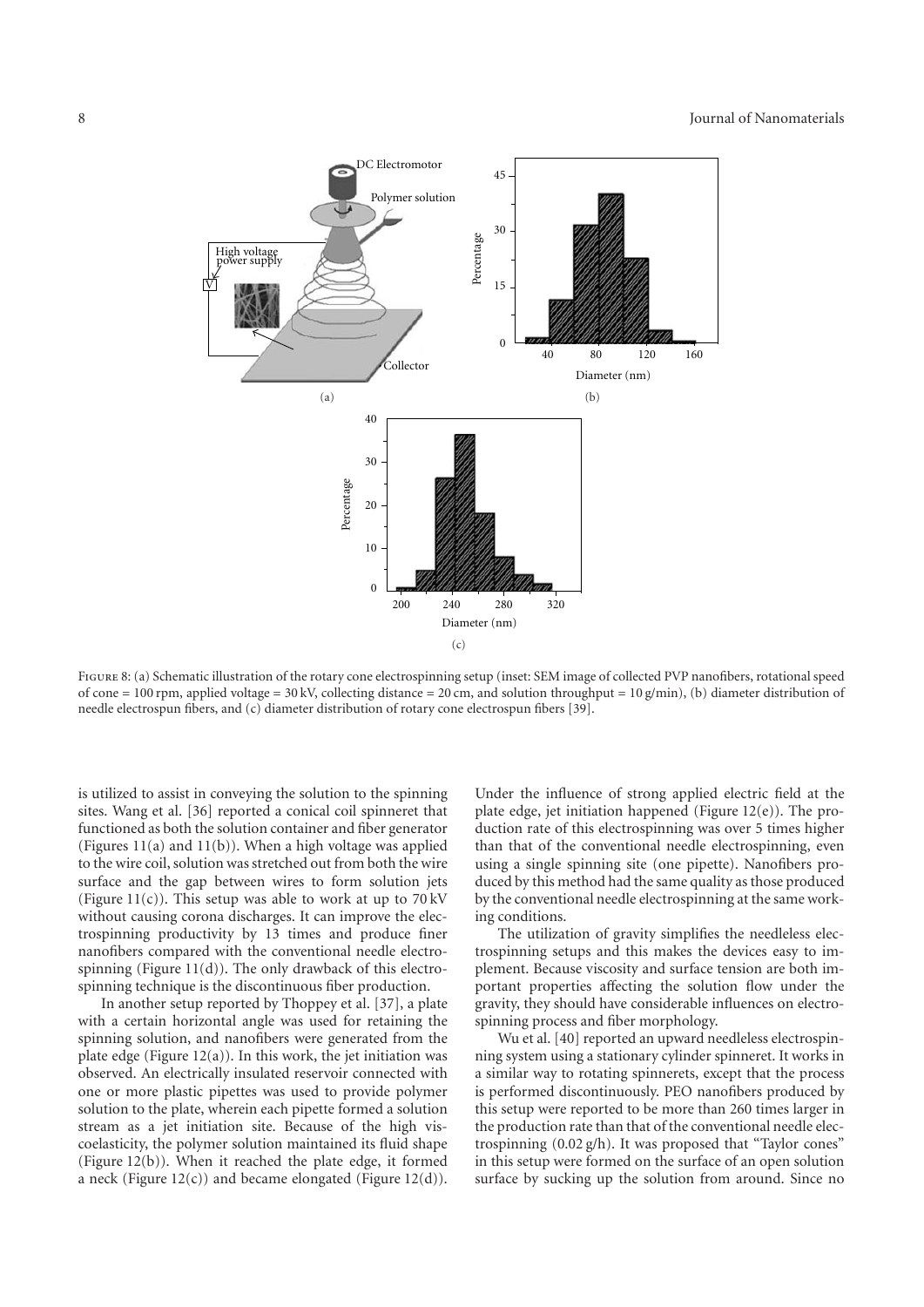

Figure 9: Schematic summary of stationary needleless spinnerets (electrospinning direction along the red arrow).

polymer solution was further supplied to the generator, the solution layer on the spinneret surface declined in thickness gradually. As a consequence, the jet diameter reduced from 1.2 mm to 0.3 mm throughout the electrospinning process.

More recently, an aluminum bowl was used as a spinneret to electrospin nanofibers (Figure 13(a)) [41]. The jet initiation on the bowl surface was quite similar to that on the needle electrospinning. Nanofibers generated from the edge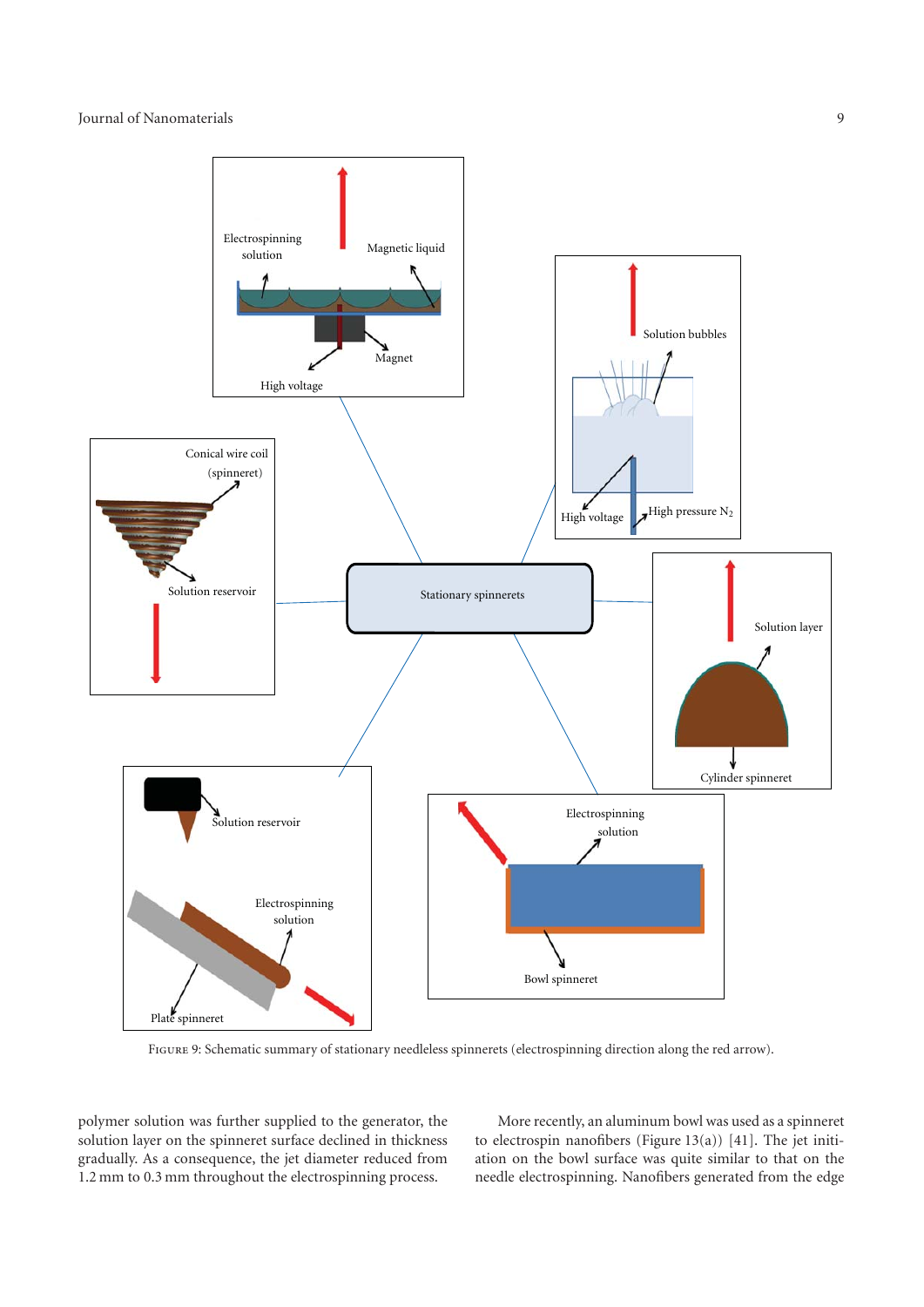

Figure 10: (a) Magnetic-field-assisted needleless electrospinning setup and (b) multiple jets ejected toward the counterelectrode [33].



Figure 11: (a) Schematic illustration of the conical wire coil electrospinning setup, (b) photograph of the electrospinning process, (c) illustration of the jet formation, and (d) comparison between needle electrospinning and coil electrospinning [36].



Figure 12: (Left) schematic illustration of the plate edge electrospinning setup and (right) jet initiation in the electrospinning of PEO solution [37].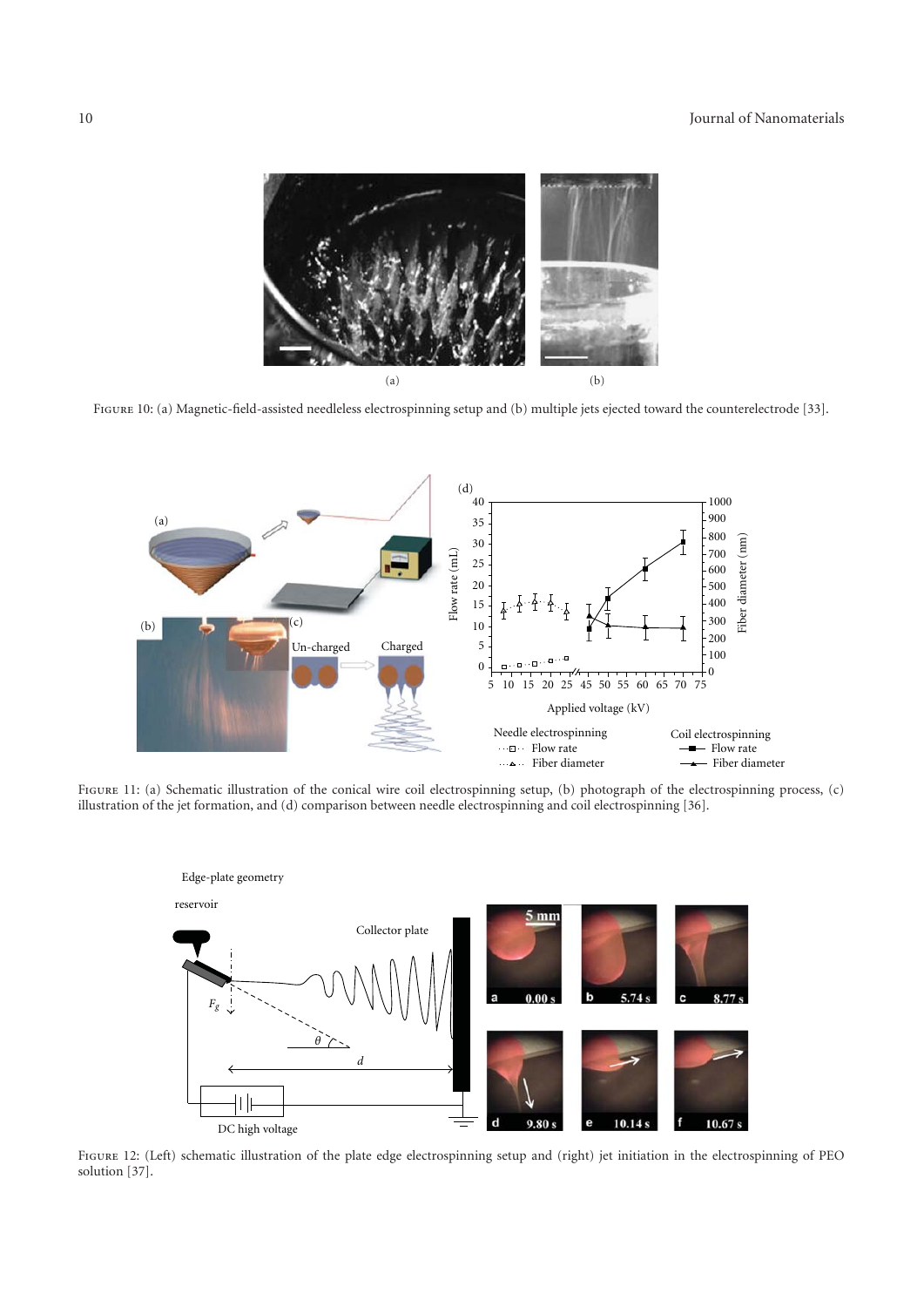

Figure 13: (a) Schematic illustration of the bowl electrospinning setup in a side view and (b) the top view of bowl electrospinning process [41].

of the bowel were deposited on a concentric cylindrical collector (Figure 13(b)). When a high voltage was applied, the solution on the bowel surface deformed immediately, forming conelike protrusions at the bowel edge. A few seconds later, solution jets were ejected from these protrusions. Nanofibers produced by this electrospinning system exhibited the same quality as those produced by conventional needle electrospinning, but the production rate was about 40 times higher. Again, it is a discontinuous spinning process and the fiber production stops once the solution level is below the bowel edge.

## **5. Concluding Remarks**

This paper introduces the recent development in needleless electrospinning spinnerets and the influences of spinnerets on fiber properties and the production rate. Indeed, needleless spinnerets show great potential in electrospinning nanofibers on large scales. Although diversely different spinnerets could be chosen for the mass production, they may not be ideal and some of them still need further experimental verification in terms of the ability to control the fiber quality and electrospinning process. It still lacks an extensive understanding on how the polymer types and solution properties, especially for those using organic solvent systems, affect the electrospinning process and productivity.

Needleless electrospinning is still in infant stage. It still remains a challenge to electrospin bicomponent nanofibers using a needleless electrospinning spinneret. The control of fiber morphology through using specific polymer, polymer solution using a specific solvent, or the solution in a specific state has not been demonstrated in needleless electrospinning. It is expected that further development of needleless electrospinning technology will make these happen. Highquality, low-cost nanofibers will be electrospun needlelessly on large scale and widely used in our daily life in the not far future.

### **References**

- [1] D. Li and Y. Xia, "Electrospinning of nanofibers: reinventing the wheel?" *Advanced Materials*, vol. 16, no. 14, pp. 1151–1170, 2004.
- [2] G. Taylor, "Electrically driven jets," *Proceedings of the Royal Society of London Series A*, vol. 313, pp. 453–475, 1969.
- [3] H. Fong, I. Chun, and D. H. Reneker, "Beaded nanofibers formed during electrospinning," *Polymer*, vol. 40, no. 16, pp. 4585–4592, 1999.
- [4] H. Niu, J. Zhang, Z. Xie, X. Wang, and T. Lin, "Preparation, structure and supercapacitance of bonded carbon nanofiber electrode materials," *Carbon*, vol. 49, no. 7, pp. 2380–2388, 2011.
- [5] M. Bognitzki, W. Czado, T. Frese et al., "Nanostructured fibers via electrospinning," *Advanced Materials*, vol. 13, no. 1, pp. 70– 72, 2001.
- [6] C. Huang, Y. Tang, X. Liu et al., "Electrospinning of nanofibres with parallel line surface texture for improvement of nerve cell growth," *Soft Matter*, vol. 7, no. 22, pp. 10812–10817, 2011.
- [7] S. Koombhongse, W. Liu, and D. H. Reneker, "Flat polymer ribbons and other shapes by electrospinning," *Journal of Polymer Science B*, vol. 39, no. 21, pp. 2598–2606, 2001.
- [8] T. Zhao, Z. Liu, K. Nakata et al., "Multichannel TiO<sub>2</sub> hollow fibers with enhanced photocatalytic activity," *Journal of Materials Chemistry*, vol. 20, no. 24, pp. 5095–5099, 2010.
- [9] T. Lin, H. Wang, and X. Wang, "Self-crimping bicomponent nanofibers electrospun from polyacrylonitrile and elastomeric polyurethane," *Advanced Materials*, vol. 17, no. 22, pp. 2699– 2703, 2005.
- [10] S. Bhaskar and J. Lahann, "Microstructured materials based on multicompartmental fibers," *Journal of the American Chemical Society*, vol. 131, no. 19, pp. 6650–6651, 2009.
- [11] G. Chang and J. Shen, "Helical nanoribbons fabricated by electrospinning," *Macromolecular Materials and Engineering*, vol. 296, no. 12, pp. 1071–1074, 2011.
- [12] D. Li and Y. Xia, "Direct fabrication of composite and ceramic hollow nanofibers by electrospinning," *Nano Letters*, vol. 4, no. 5, pp. 933–938, 2004.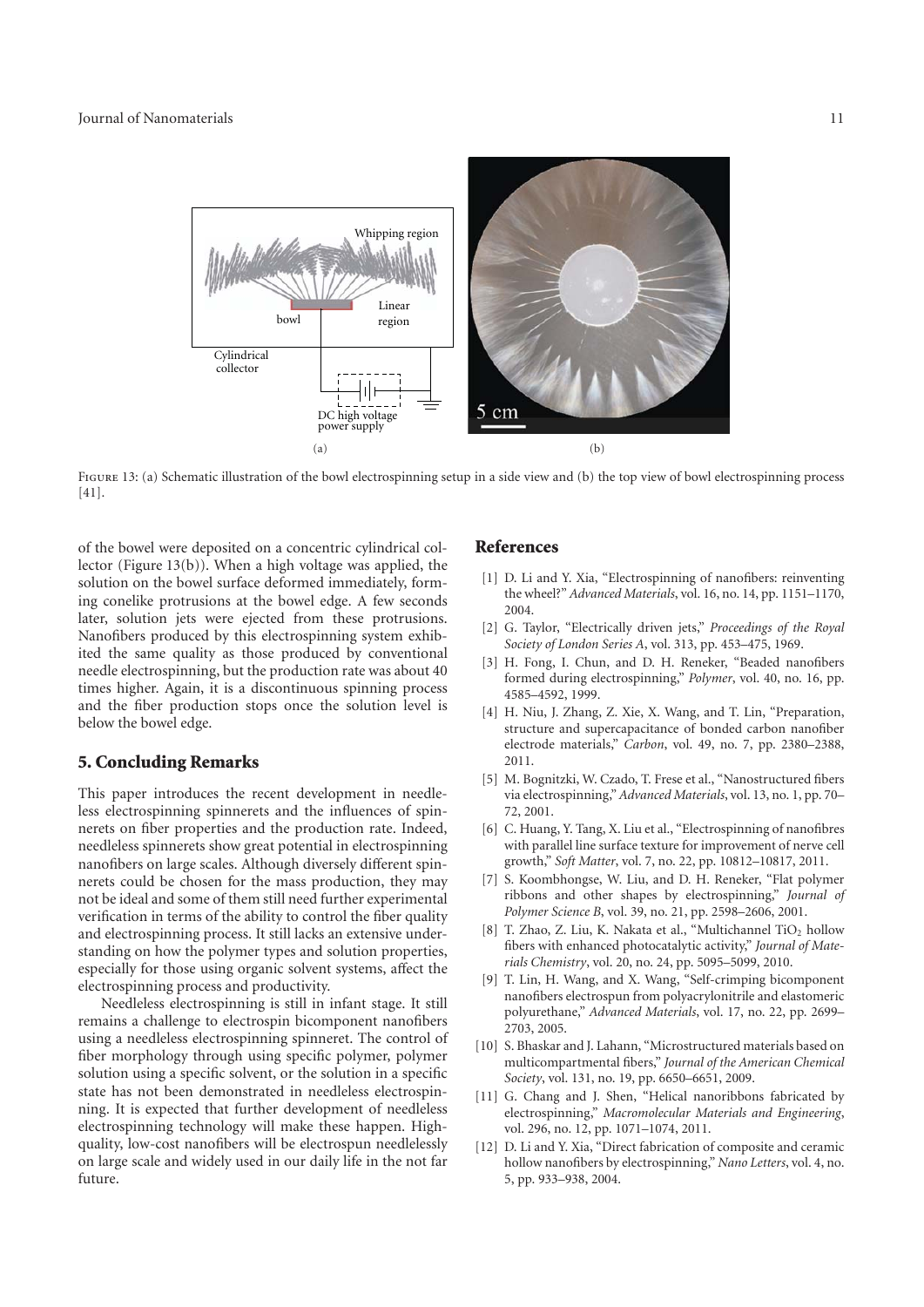- 12 Journal of Nanomaterials
- [13] Z. Sun, E. Zussman, A. L. Yarin, J. H. Wendorff, and A. Greiner, "Compound core-shell polymer nanofibers by co-electrospinning," *Advanced Materials*, vol. 15, no. 22, pp. 1929–1932, 2003.
- [14] H. Chen, J. Di, N. Wang et al., "Fabrication of hierarchically porous inorganic nanofibers by a general microemulsion electrospinning approach," *Small*, vol. 7, no. 13, pp. 1779–1783, 2011.
- [15] R. Liu, N. Cai, W. Yang, W. Chen, and H. Liu, "Sea-Island polyurethane/polycarbonate composite nanofiber fabricated through electrospinning," *Journal of Applied Polymer Science*, vol. 116, no. 3, pp. 1313–1321, 2010.
- [16] A. V. Bazilevsky, A. L. Yarin, and C. M. Megaridis, "Coelectrospinning of core-shell fibers using a single-nozzle technique," *Langmuir*, vol. 23, no. 5, pp. 2311–2314, 2007.
- [17] Z. Zhang, X. Li, C. Wang, L. Wei, Y. Liu, and C. Shao, "ZnO hollow nanofibers: fabrication from facile single capillary electrospinning and applications in gas sensors," *The Journal of Physical Chemistry C*, vol. 113, no. 45, pp. 19397–19403, 2009.
- [18] Q. P. Pham, U. Sharma, and A. G. Mikos, "Electrospinning of polymeric nanofibers for tissue engineering applications: a review," *Tissue Engineering*, vol. 12, no. 5, pp. 1197–1211, 2006.
- [19] R. Gopal, S. Kaur, Z. Ma, C. Chan, S. Ramakrishna, and T. Matsuura, "Electrospun nanofibrous filtration membrane," *Journal of Membrane Science*, vol. 281, no. 1-2, pp. 581–586, 2006.
- [20] S. Kedem, J. Schmidt, Y. Paz, and Y. Cohen, "Composite polymer nanofibers with carbon nanotubes and titanium dioxide particles," *Langmuir*, vol. 21, no. 12, pp. 5600–5604, 2005.
- [21] H. Jia, G. Zhu, B. Vugrinovich, W. Kataphinan, D. H. Reneker, and P. Wang, "Enzyme-carrying polymeric nanofibers prepared via electrospinning for use as unique biocatalysts," *Biotechnology Progress*, vol. 18, no. 5, pp. 1027–1032, 2002.
- [22] M. R. Abidian, D. H. Kim, and D. C. Martin, "Conductingpolymer nanotubes for controlled drug release," *Advanced Materials*, vol. 18, no. 4, pp. 405–409, 2006.
- [23] X. Wang, C. Drew, S.-H. Lee, K. J. Senecal, J. Kumar, and L. A. Samuelson, "Electrospun nanofibrous membranes for highly sensitive optical sensors," *Nano Letters*, vol. 2, no. 11, pp. 1273– 1275, 2002.
- [24] V. Thavasi, G. Singh, and S. Ramakrishna, "Electrospun nanofibers in energy and environmental applications," *Energy and Environmental Science*, vol. 1, no. 2, pp. 205–221, 2008.
- [25] Z. Ma, M. Kotaki, and S. Ramakrishna, "Electrospun cellulose nanofiber as affinity membrane," *Journal of Membrane Science*, vol. 265, no. 1-2, pp. 115–123, 2005.
- [26] K. Saeed, S. Haider, T.-J. Oh, and S.-Y. Park, "Preparation of amidoxime-modified polyacrylonitrile (PAN-oxime) nanofibers and their applications to metal ions adsorption," *Journal of Membrane Science*, vol. 322, no. 2, pp. 400–405, 2008.
- [27] J. Fang, H. Niu, T. Lin, and X. Wang, "Applications of electrospun nanofibers," *Chinese Science Bulletin*, vol. 53, no. 15, pp. 2265–2286, 2008.
- [28] X. Lu, C. Wang, and Y. Wei, "One-dimensional composite nanomaterials: synthesis by electrospinning and their applications," *Small*, vol. 5, no. 21, pp. 2349–2370, 2009.
- [29] S. A. Theron, A. L. Yarin, E. Zussman, and E. Kroll, "Multiple jets in electrospinning: experiment and modeling," *Polymer*, vol. 46, no. 9, pp. 2889–2899, 2005.
- [30] A. Varesano, F. Rombaldoni, G. Mazzuchetti, C. Tonin, and R. Comotto, "Multi-jet nozzle electrospinning on textile substrates: observations on process and nanofibre mat deposition," *Polymer International*, vol. 59, no. 12, pp. 1606–1615, 2010.
- [31] F. Anton, "Process and apparatus for preparing artificial threads ," US 1975504, United States, 1934.
- [32] W. Simm, C. Gosling, R. Bonart, and B. Von Falkai, "Fibre fleece of electrostatically spun fibres and methods of making same," US 4143196, United States, 1979.
- [33] A. L. Yarin and E. Zussman, "Upward needleless electrospinning of multiple nanofibers," *Polymer*, vol. 45, no. 9, pp. 2977– 2980, 2004.
- [34] O. Jirsak, F. Sanetrnik, D. Lukas, V. Kotek, L. Martinova, and J. Chaloupek, "A method of nanofibres production from a polymer solution using electrostatic spinning and a device for carrying out the method," WO 2005/024101 A1, 2005.
- [35] Y. Liu and J. H. He, "Bubble electrospinning for mass production of nanofibers," *International Journal of Nonlinear Sciences and Numerical Simulation*, vol. 8, no. 3, pp. 393–396, 2007.
- [36] X. Wang, H. Niu, T. Lin, and X. Wang, "Needleless electrospinning of nanofibers with a conical wire coil," *Polymer Engineering and Science*, vol. 49, no. 8, pp. 1582–1586, 2009.
- [37] N. M. Thoppey, J. R. Bochinski, L. I. Clarke, and R. E. Gorga, "Unconfined fluid electrospun into high quality nanofibers from a plate edge," *Polymer*, vol. 51, no. 21, pp. 4928–4936, 2010.
- [38] S. Tang, Y. Zeng, and X. Wang, "Splashing needleless electrospinning of nanofibers," *Polymer Engineering and Science*, vol. 50, no. 11, pp. 2252–2257, 2010.
- [39] B. Lu, Y. Wang, Y. Liu et al., "Superhigh-throughput needleless electrospinning using a rotary cone as spinneret," *Small*, vol. 6, no. 15, pp. 1612–1616, 2010.
- [40] D. Wu, X. Huang, X. Lai, D. Sun, and L. Lin, "High throughput tip-less electrospinning via a circular cylindrical electrode," *Journal of Nanoscience and Nanotechnology*, vol. 10, no. 7, pp. 4221–4226, 2010.
- [41] N. M. Thoppey, J. R. Bochinski, L. I. Clarke, and R. E. Gorga, "Edge electrospinning for high throughput production of quality nanofibers," *Nanotechnology*, vol. 22, no. 34, Article ID 345301, 2011.
- [42] H. Niu, T. Lin, and X. Wang, "Needleless electrospinning. I. A comparison of cylinder and disk nozzles," *Journal of Applied Polymer Science*, vol. 114, no. 6, pp. 3524–3530, 2009.
- [43] T. Lin, X. Wang, X. Wang, and H. Niu, "Electrostatic spinning assembly," WO 2010/043002, 2010.
- [44] T. B. Green, S. L. King, and L. Li, "Fine fiber electrospinning equipment, filter media systems and methods," US 2011/0223330 A1, United States, 2011.
- [45] H. Niu, X. Wang, and T. Lin, "Needleless electrospinning: influences of fibre generator geometry," *Journal of the Textile Institute*, pp. 1–8, 2001.
- [46] F. Cengiz, I. Krucinska, E. Gliscinska, M. Chrzanowski, and F. Goktepe, "Comparative analysis of various electrospinning methods of nanofibre formation," *Fibres & Textiles in Eastern Europe*, vol. 17, no. 1, pp. 13–19, 2009.
- [47] F. Cengiz and O. Jirsak, "The effect of salt on the roller electrospinning of polyurethane nanofibers," *Fibers and Polymers*, vol. 10, no. 2, pp. 177–184, 2009.
- [48] E. Kostakova, L. Meszaros, and J. Gregr, "Composite nanofibers produced by modified needleless electrospinning," *Materials Letters*, vol. 63, no. 28, pp. 2419–2422, 2009.
- [49] O. Jirsak, P. Sysel, F. Sanetrnik, J. Hruza, and J. Chaloupek, "Polyamic acid nanofibers produced by needleless electrospinning," *Journal of Nanomaterials*, vol. 2010, Article ID 842831, 6 pages, 2010.